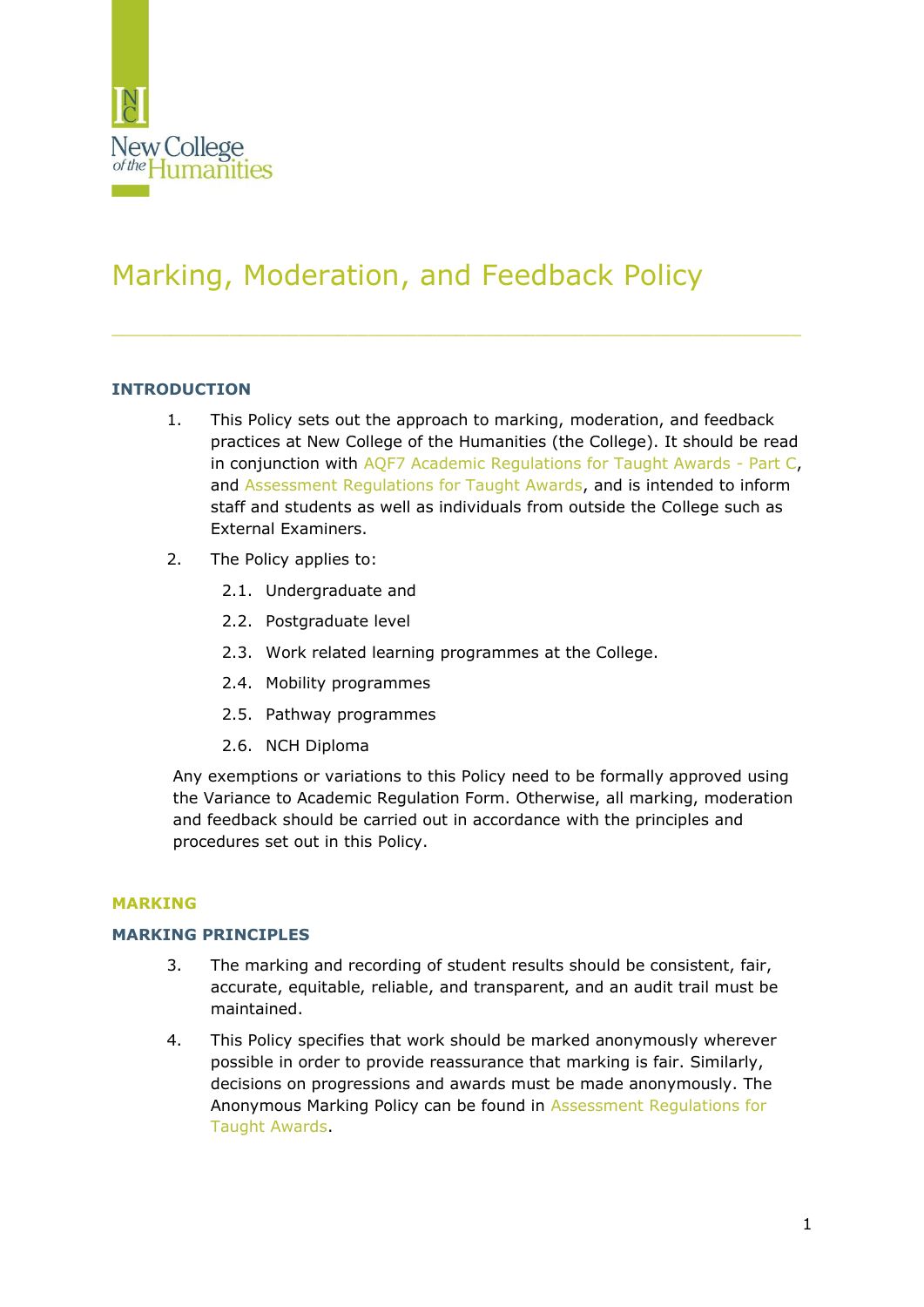- 5. Heads of Faculty (HoF)/Programme Directors (PD) or their nominees will assign markers and internal moderators to all summative assessments, indicating where instances of double marking are applicable.
- 6. New members of faculty involved in the summative assessment of student work should receive a copy of this Policy, and all course information (Course Descriptors, Course Syllabus, Assessment Briefs, Assessment Criteria and Marking Schemes).
- 7. All assessment elements must be marked, and the mark entered on to the Mark Sheet in accordance with the Common Assessment Mark Scheme [\(Annex A](#page-7-0)). Full account should be taken of the College's generic marking and classification criteria to help ensure accurate and consistent marking of assessments by markers and moderators.
- 8. Definition of the types of marking are listed in the Assessment Regulations for Taught Awards.
- 9. Once summative marking is completed, Mark Sheets are kept by Registry.
- 10. Where markers feel that an assessment or examination script contains any inappropriate content, they should contact the HoF/PD or Registry, who will decide whether any further action needs to be taken.

# **DOUBLE MARKING**

- 11. Double marking of assessment elements must take place for all Level 6 and Level 7 dissertations and final projects.
- 12. Double marking must be carried out by a marker with appropriate academic knowledge and experience.
- 13. When double marking, both markers assess the work according to the defined Assessment Criteria and Marking Scheme (where appropriate) with the second marker seeing the first marker's mark and feedback. The work and marks awarded should then be discussed so that both markers can arrive at an agreed mark and enter it onto the Mark Sheet.
- 14. The marks and comments of all markers and the agreed final mark must be kept for reference by the Course Leader and submitted to the External Examiner where such works form part of the External Examiner sample.
- 15. Assessments that have been double marked will not be subject to internal moderation.

#### **MARKING FORMATIVE ASSESSMENTS**

- 16. There is no requirement for anonymity in formative assessments.
- 17. When marking formative assessments, feedback should be focused on helping students to develop the skills, knowledge and understanding required, be helpful in identifying areas for improvement, and be appropriate for the type of assessment.
- 18. Formative assessment takes many forms, and courses can include opportunities for self-assessment, peer-assessment, and instructor feedback (whether in timetabled teaching or office hours). Where formative assessment includes an indicative mark, these marks do not contribute to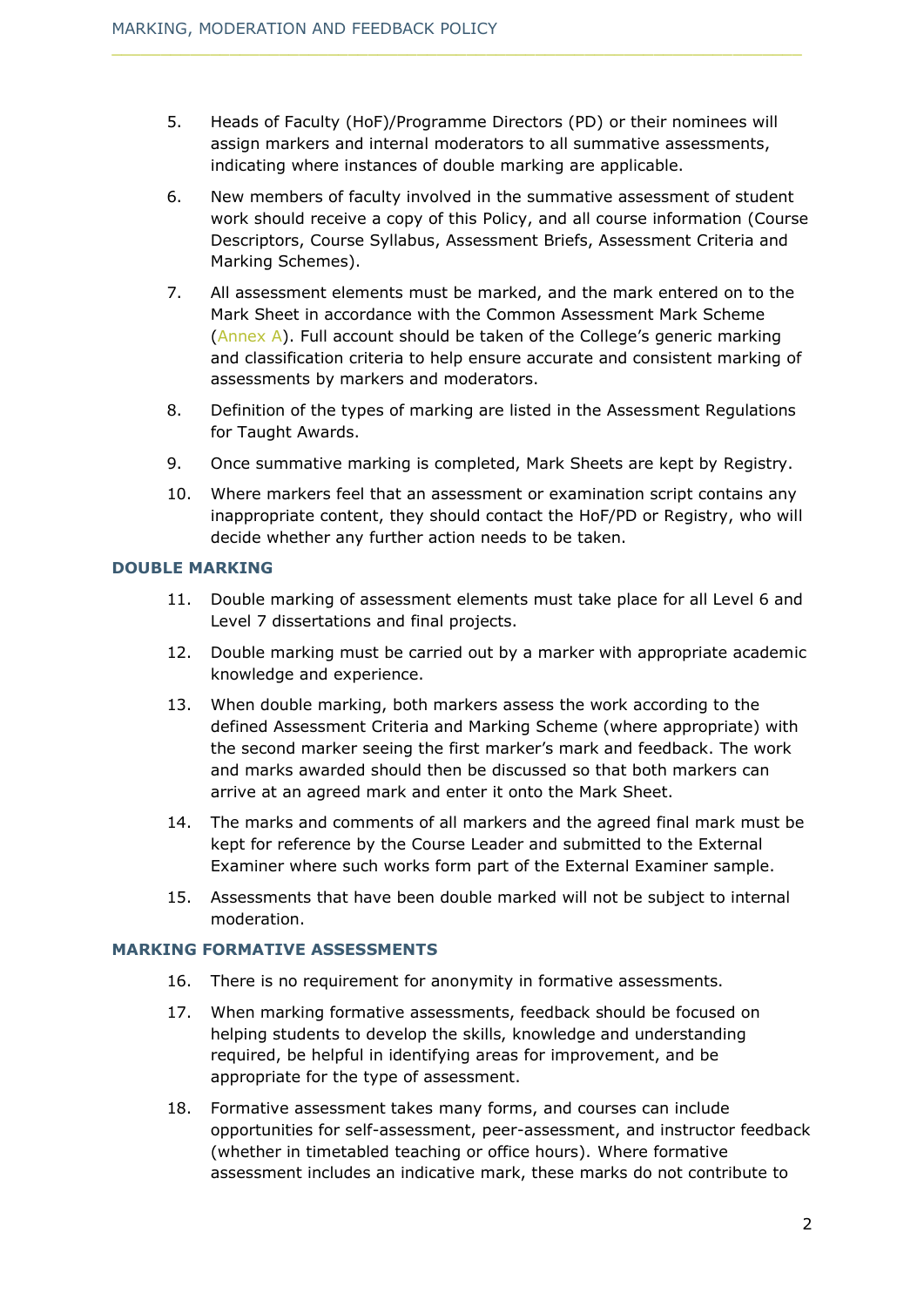an overall mark for a course, level, or award. Where students are given a mark for formative work, a qualitative indication of where in the range 'First/Upper Second/Lower Second/etc.' a piece of work lies will be given, rather than a precise numerical mark (unless this is appropriate, as e.g., for a maths exercise). The mark will be communicated to students at the time feedback is given, for it constitutes an element of that feedback.

#### **MARKING SUMMATIVE EXAMINATIONS**

- 19. Examination scripts are not routinely shared with students and the marker typically does not need to write extensive feedback on individual scripts except insofar as it may help to show how marking decisions were made.
- 20. Markers are required to write factual annotations on examination scripts. If there are no annotations on a page, markers will need to initial it to indicate that it has been marked.
- 21. If a marker is unable to read a script, and the HoF/PD confirms it is illegible, the student will be asked to dictate the script for transcription. Full details of the procedure for dealing with illegible scripts can be found in [Assessment](https://www.nchlondon.ac.uk/about-us/academic-handbook/nch-policies-and-procedures/academic-policies/)  [Regulations for Taught Awards.](https://www.nchlondon.ac.uk/about-us/academic-handbook/nch-policies-and-procedures/academic-policies/)
- 22. If a marker finds that a script is missing, or that a script is conspicuously incomplete, they should inform the Assistant Registrar (Assessment) immediately so that a check can be initiated with the invigilators, Academic Services, and any other markers immediately.
- 23. Copies of the Internal Examiner Reports (generic comments on the cohort's performance) are shared with students and, where relevant, with the External Examiner for the moderation process.
- 24. There is no requirement to show on students' work that second or double marking or moderation has taken place. However, a clear record of the nature and extent of second or double marking or moderation should be submitted to and kept by the Registrar and provided to the External Examiner.

# **MARKING ORAL ASSESSMENTS**

25. Oral assessments should ideally be double marked. All oral assessments should be recorded for moderation purposes. Oral assessments that are at Levels 6 or 7, and worth 25% or more, should be double marked. Where opportunities for effective double marking/moderation are limited, the weighting given to this form of assessment should be carefully considered. For further information, please see AQF7.65.3

# **MARKING FOR STUDENTS WITH SPECIFIC LEARNING DIFFERENCES OR DIFFICULTIES**

- 26. As outlined in the [Student Disability Policy,](https://www.nchlondon.ac.uk/about-us/academic-handbook/nch-policies-and-procedures/nch-general/) students with specific learning differences or difficulties (SpLDs) can be at a considerable disadvantage in a text-based environment.
- 27. Upon the recommendation of Student Support and Development (SSD), students with evidence of an SpLD are able to request reasonable adjustments.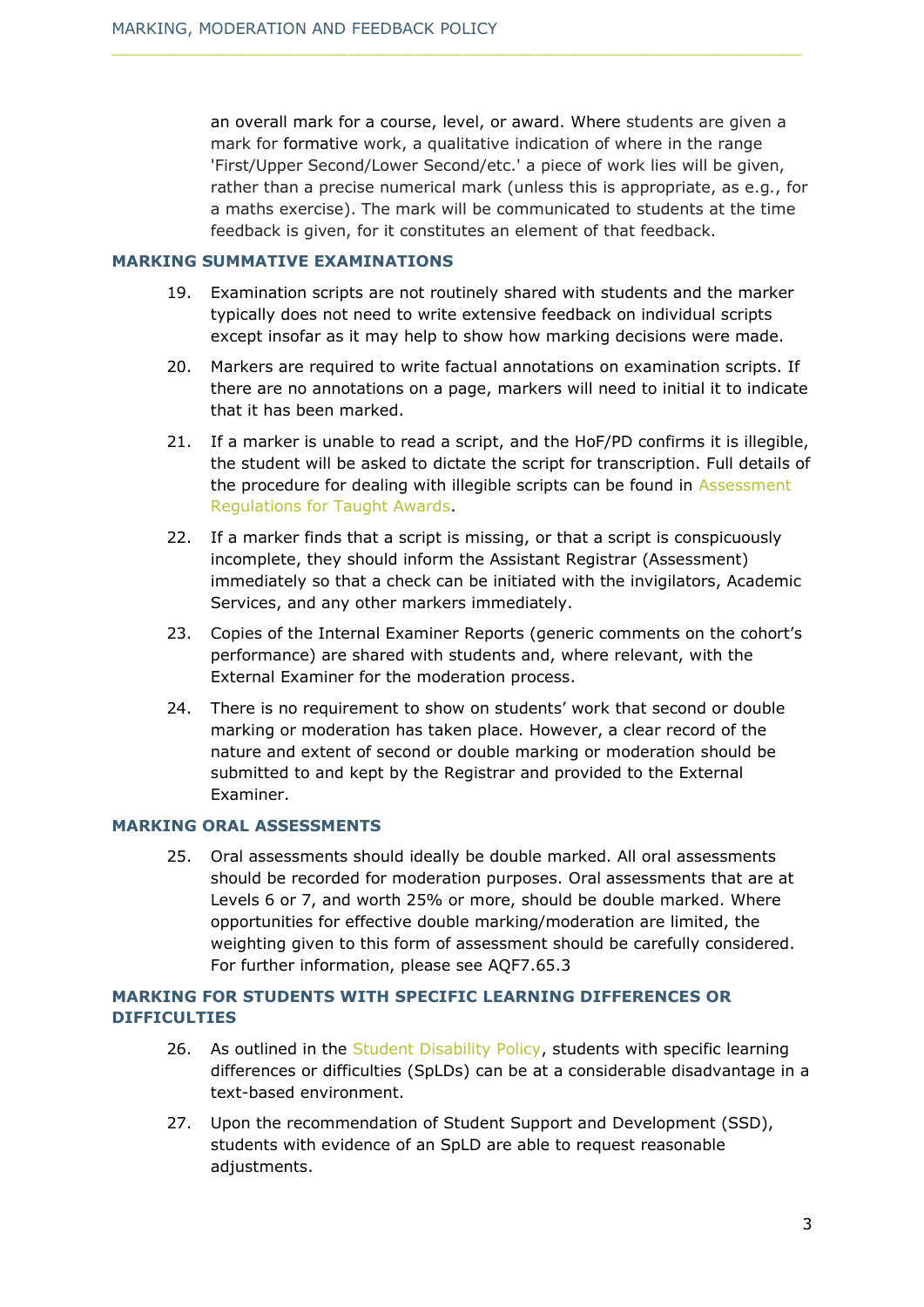#### **MODERATION**

#### **MODERATION POLICY**

- 28. Moderation is a process intended to ensure that an assessment outcome is fair and reliable, and that the Assessment Criteria have been applied consistently, and that feedback to students is appropriate and consistently provided.
- 29. Moderation must be carried out by a moderator with appropriate academic knowledge and experience.
- 30. Internal and external moderators are not required to produce comments on individual pieces of work.
- 31. Where there is a wider issue over the soundness of an assessment and/or substantial queries raised concerning the consistency of marking leading to the re-marking of the assessment for the whole cohort, the Chair of Progression and Award Board must be informed. The Chair of Progression and Award Board will consult with the Registrar and the External Examiner(s) to agree any actions necessary before the Progression and Award Board.

#### **MODERATION PRINCIPLES**

#### **Internal Moderation**

- 32. Internal moderation must be carried out on a sample of all marked work for all summative assessment excluding work that has been double marked. The Course Leader must ensure that samples of work from all markers involved in assessing a course are moderated.
- 33. For internal moderation, the size of the sample of work submitted for each summative assessment will be a minimum of 10% or at least five pieces of work – whichever is the greatest figure.
- 34. The moderation sample must be properly representative and include borderline cases between each band of award classification (including pass/fail), and an example of a first-class piece of work and a clear Fail, if applicable.
- 35. At the conclusion of the internal moderation process, the internal moderator should indicate on the internal Moderation Record for each piece of work included in the sample that they have read the work and that the range of marks awarded in the sample are confirmed. They should also note any necessary action points relating to fairness and reliability of the assessment outcome, consistent application of the Assessment Criteria, and appropriateness and consistency of feedback to students. The moderator should then sign this Record.
- 36. Where an internal moderator identifies a discrepancy in marking (e.g., with an individual mark, a subset of the sample, or the entire sample), their consultation with the marker must consider the impact of this on the entire cohort. This may require a review of a wider sample of work. If an agreement can be reached, the marks should be adjusted accordingly, and a written record of the process made.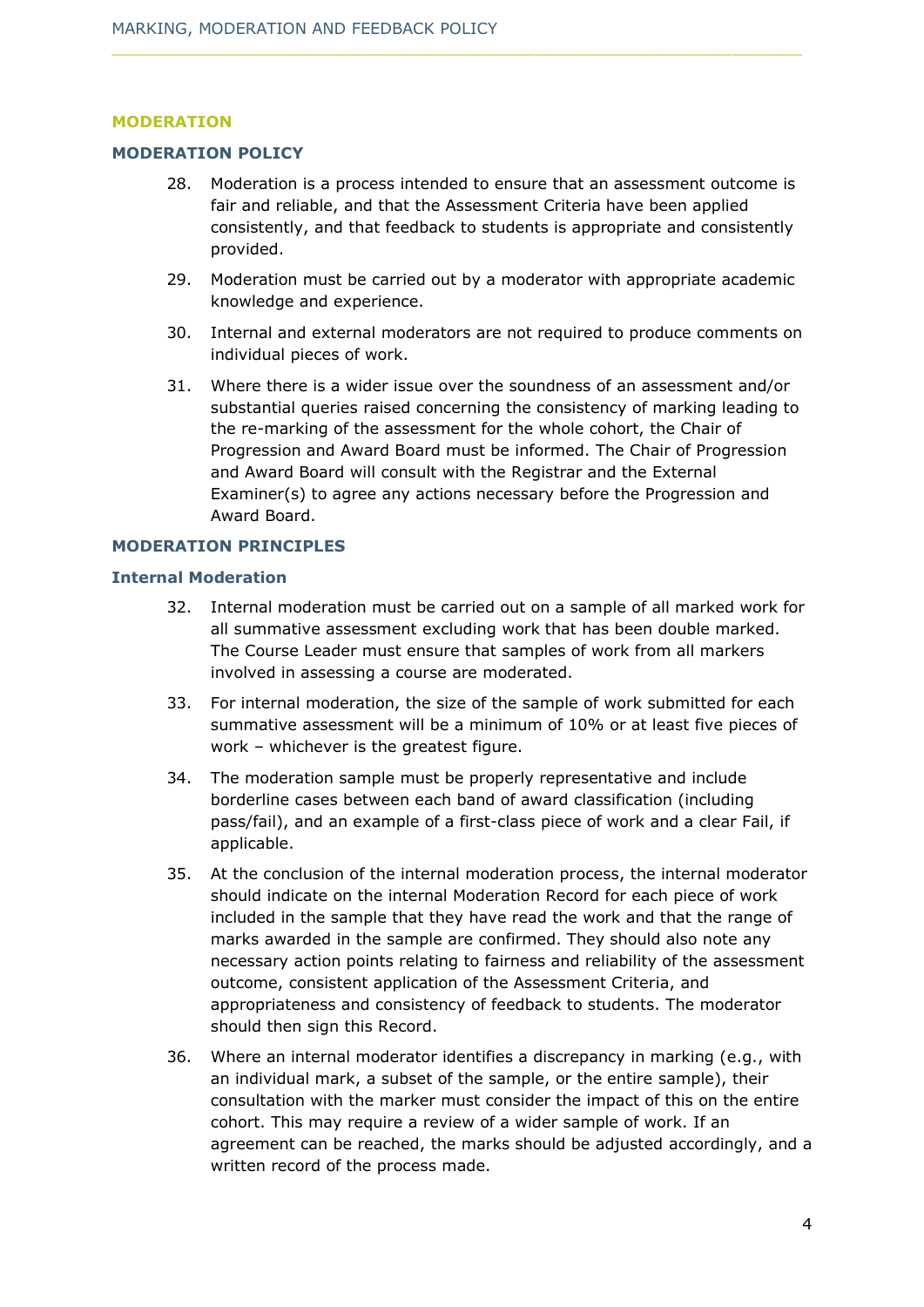- 37. If an agreement cannot be reached, the sample must be referred to a third marker. The third marker may arbitrate on the marks, scrutinising a wider sample if necessary. The judgment of the third marker will prevail.
- 38. The internal moderator's comments regarding the sample of work selected must be retained by Registry for reference and submitted to the External Examiner.

#### **External Moderation**

- 39. External Examiners are asked to moderate the marking of internal markers to ensure that marking is accurate, consistent, fair, equitable, reliable, transparent, and in line with national standards for the provision.
- 40. External Examiners are asked to moderate the marking of internal markers for courses at FHEQ Level 5 and Level 6. External Examiners must not be asked to arbitrate or moderate disagreements between internal markers/moderators, or be used as a third marker.
- 41. In order to carry out the role effectively, External Examiners must have available to them:
	- 41.1. A representative sample of marked student work for all summative assessments.
	- 41.2. A sample of any recorded performance-based assessments for the purposes of external review.
	- 41.3. The Course Descriptor, relevant assessment brief(s), Assessment Criteria, and marking schemes.
	- 41.4. A copy of the Moderation Record for each piece of work.
	- 41.5. Completed mark sheets with the moderation sample highlighted for ease of reference, a copy of which must be kept by Registry for reference.
- 42. It is desirable that External Examiners have access to the course VLE.
- 43. Where the external moderation of assessment raises substantial queries concerning the standards of consistency of marking, the External Examiner has the right to recommend to the Progression and Award Boards a change to element marks and, where appropriate, course marks.

# **FEEDBACK**

# **Feedback Policy**

- 44. This is the College's Policy on feedback.
- 45. Students must be provided with feedback opportunities for all assessments. Where necessary (e.g., written examinations), this feedback can be generic and should be accessible to all students, who have taken the assessment, via the College's VLE.
- 46. Students should receive feedback on their performance and how they have met the learning outcomes. Students should be given clear explanations as to where they have performed well and areas where further development would be advisable.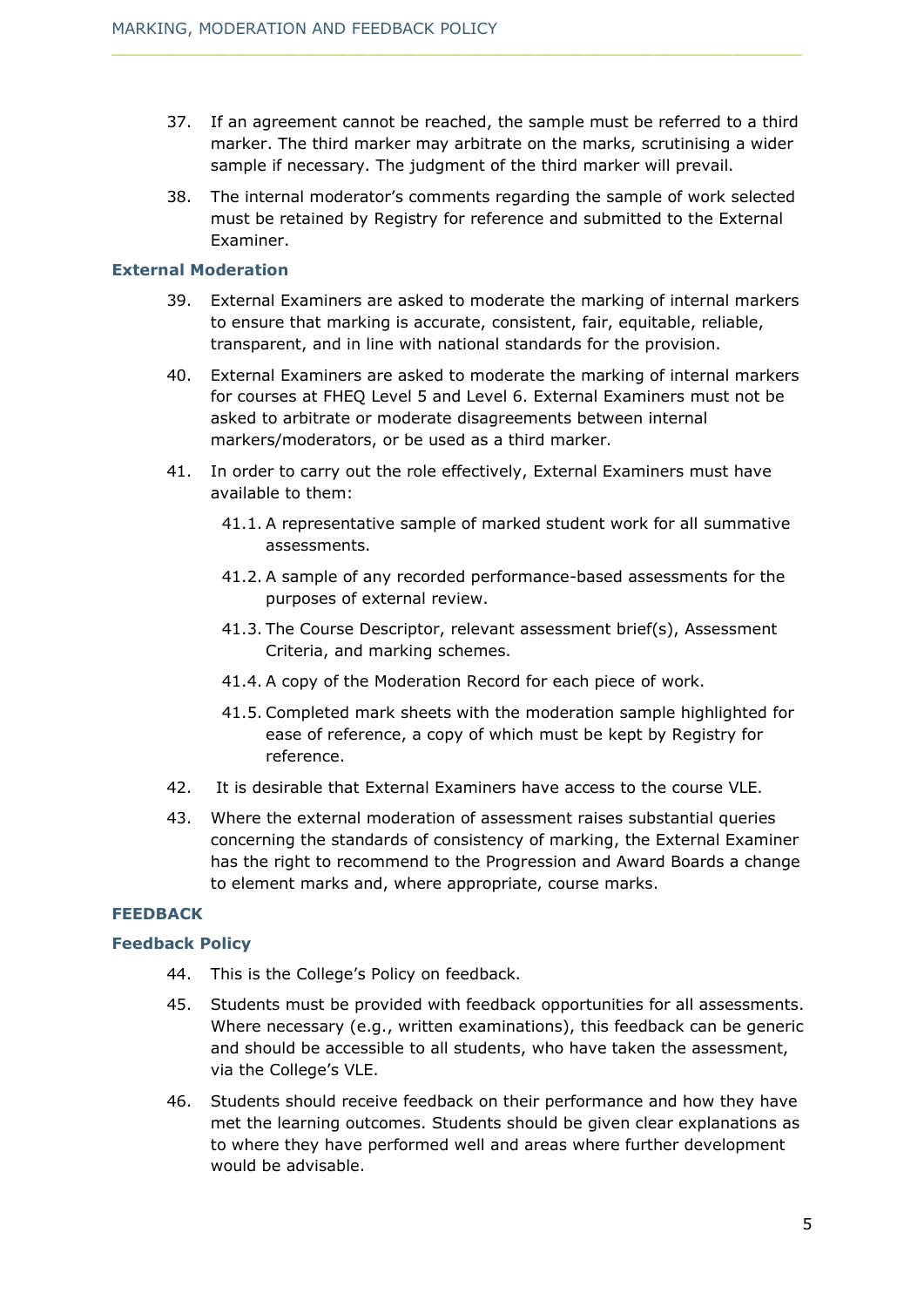- 47. Students should be told when and in what form they will receive feedback.
- 48. Students can expect to receive feedback on all summative coursework within 28 days of the submission date. The 28-day deadline does not apply to work submitted late.

#### **Feedback for Formative Assessments**

49. Students receive formative feedback on their formative work. This yields immediate developmental feedback. Faculty are able to tailor the feedback to suit the level at which the students are performing, and this enables students to explore their own arguments and comprehension of the subject at hand.

#### **Feedback for Summative Assessments**

- 50. For assessment elements which are assessed during the programme or course, including projects and written assignments, feedback must be returned within 28 days of submission.
- 51. Exceptionally, when this is not achievable (for example, due to staff absence), Registry will notify students as soon as is reasonably possible of the revised date and the reason behind the change.

#### **Feedback for Summative Examinations**

- 52. For mid-term summative written examinations, students typically receive individualised feedback within 28 days of the date of the examination.
- 53. For other summative written examinations, students typically receive feedback in the form of an Internal Examiner Report, where students are provided with indications of the main areas where the cohort performed well and the main areas where further development would be advisable.
- 54. Internal Examiner Reports are published on the course pages of the VLE for students to review.
- 55. Individual feedback should be made available on request to students who, for example, are required to re-sit examinations.

#### **FURTHER ADVICE**

56. For more information relating to the Marking, Moderation and Feedback Policy, please contact [Registry.](mailto:registry@nchlondon.ac.uk)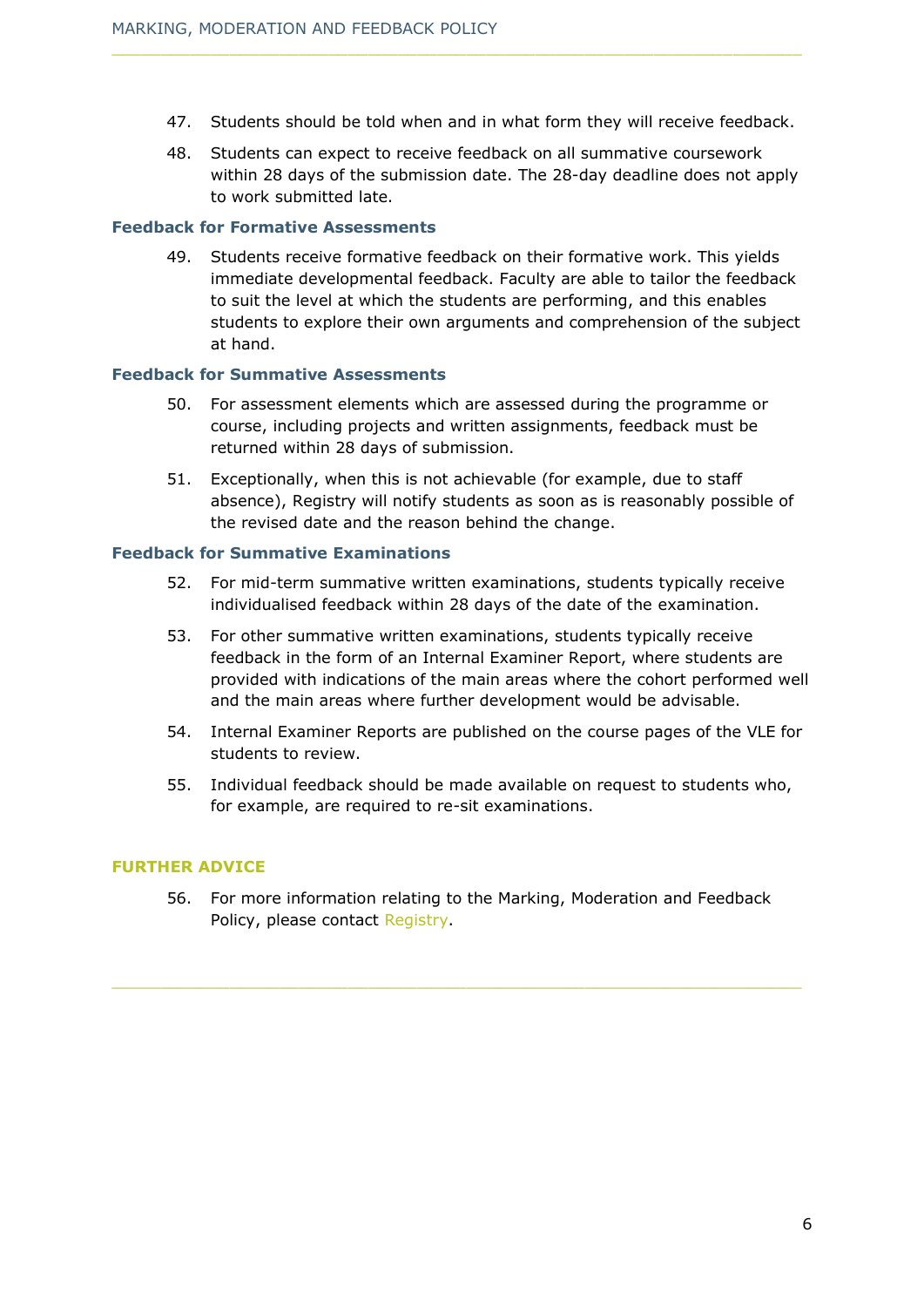| <b>Title: Marking, Moderation, and Feedback Policy</b>                                    |                                                                                                                                                                                                                                                                                                                                    |                   |                              |                              |  |  |  |  |  |
|-------------------------------------------------------------------------------------------|------------------------------------------------------------------------------------------------------------------------------------------------------------------------------------------------------------------------------------------------------------------------------------------------------------------------------------|-------------------|------------------------------|------------------------------|--|--|--|--|--|
| <b>Approved by: Academic Board</b>                                                        |                                                                                                                                                                                                                                                                                                                                    |                   |                              |                              |  |  |  |  |  |
| Location: Academic Handbook / Policies & Procedures / Academic Policies<br>and Procedures |                                                                                                                                                                                                                                                                                                                                    |                   |                              |                              |  |  |  |  |  |
| Version<br>number                                                                         | Date approved                                                                                                                                                                                                                                                                                                                      | Date<br>published | Owner                        | Proposed next<br>review date |  |  |  |  |  |
| 2.0                                                                                       | March 2022                                                                                                                                                                                                                                                                                                                         | March 2022        | Head of Quality<br>Assurance | May 2023                     |  |  |  |  |  |
| 1.1                                                                                       | December<br>2020                                                                                                                                                                                                                                                                                                                   | December<br>2020  | Head of Quality<br>Assurance | August 2021                  |  |  |  |  |  |
|                                                                                           |                                                                                                                                                                                                                                                                                                                                    |                   |                              |                              |  |  |  |  |  |
| Referenced<br>documents                                                                   | AQF7 Academic Regulations for Taught Awards; Assessment<br>Regulations for Taught Awards; Variance to Academic Regulation Form;<br>Assessment Handbook; Assessment Regulations for Taught Awards;<br>Generic Grade Marking Scale and Criteria; Internal Moderation Record;<br>Internal Examiner Report; Student Disability Policy. |                   |                              |                              |  |  |  |  |  |
| External<br>Reference<br>Point(s)                                                         | UK Quality Code Theme: Assessment                                                                                                                                                                                                                                                                                                  |                   |                              |                              |  |  |  |  |  |